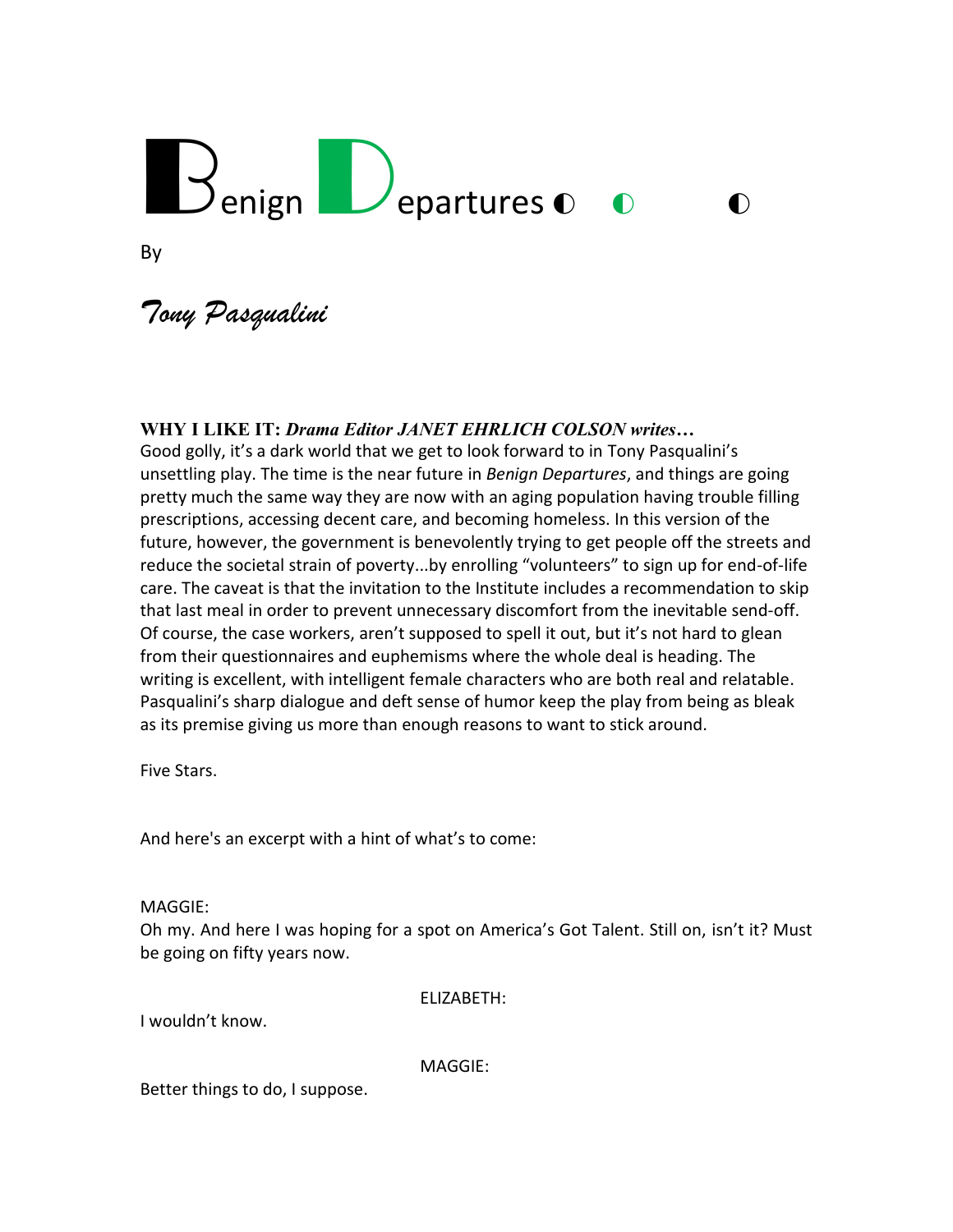You know who I am?

MAGGIE: Not hard to guess. Strangers rarely stop to chat.

ELIZABETH: You were visited by the Institute, recently, yes?

MAGGIE:

Oh yes.

## BENIGN DEPARTURES

#### By Tony Pasqualini

Cast:

Elizabeth Baker....40, or thereabouts, a doctor at the Institute.

Maggie Elmer......70+, homeless.

Time:

Los Angeles. Middle of the 21<sup>st</sup> century.

*(In the dark we hear the voice of an older woman, Maggie Elmer, singing.)*

MAGGIE: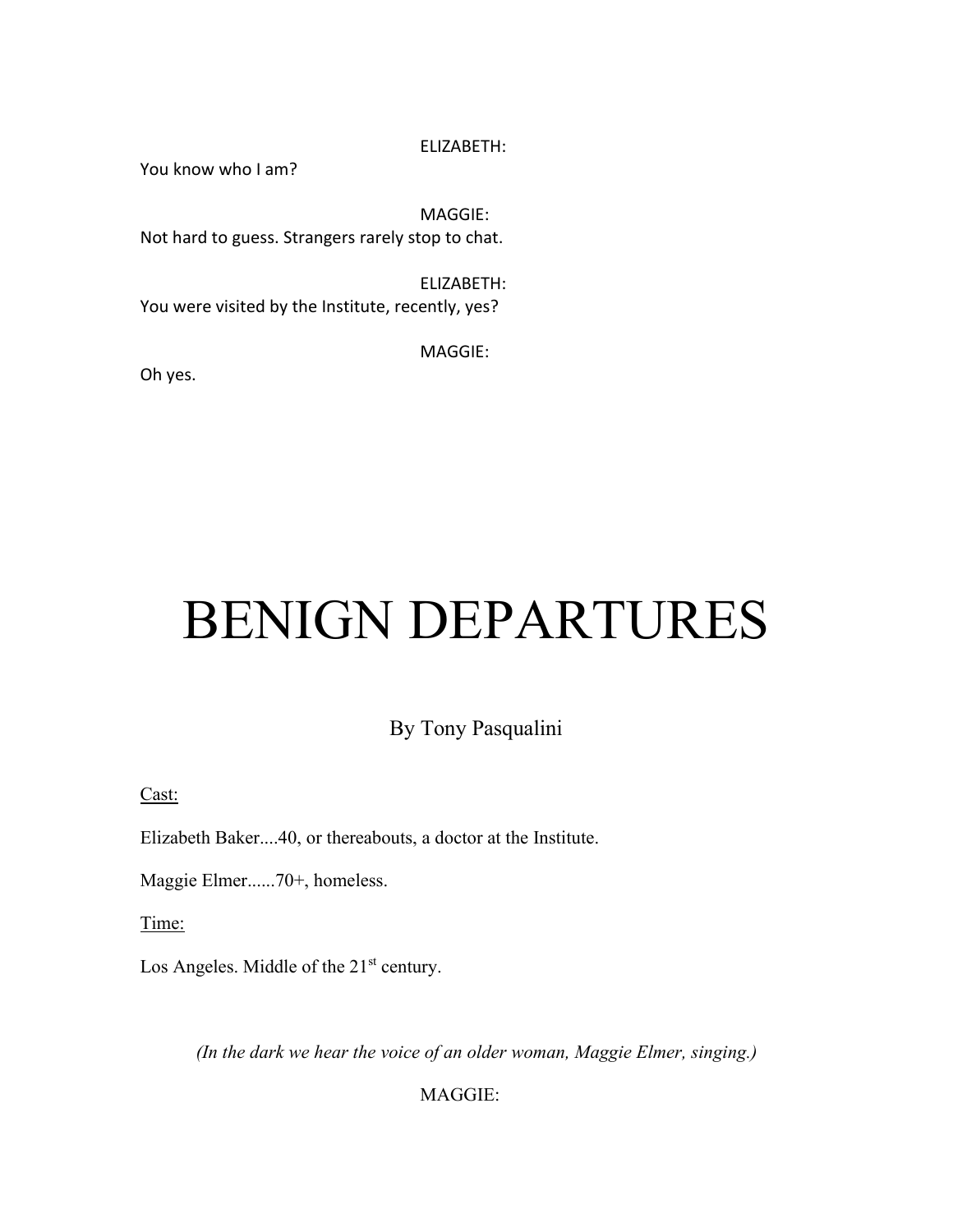"I'm looking over my dead dog Rover, Who I hit with a lawn mower. My dog's not eating; he no longer barks, He hit the propeller and turned into sparks."

> *(Lights up. A sidewalk in Los Angeles, fall, mid-21<sup>st</sup> century. A camping tent – the worse for wear – is set up and next to it sitting in a wheelchair is Maggie Elmer.)*

"No need explaining there's no dog remaining. He's part of the lawn you see."

> *(Big finish, as Dr. Elizabeth Baker arrives. Note: Throughout the play we may hear traffic and street noise as befits a side street in a busy city.)*

"I'm looking over my dead dog Rover, Who I sent to eternity!"

ELIZABETH:

Morning, Mrs. Elmer.

| MAGGIE: |  |
|---------|--|
|---------|--|

Salutations, citizen of the world.

ELIZABETH:

You're a singer.

MAGGIE:

Mm-hm. You like?

#### ELIZABETH:

Not the best judge.

#### MAGGIE:

Oh my. And here I was hoping for a spot on America's Got Talent. Still on, isn't it? Must be going on fifty years now.

ELIZABETH:

I wouldn't know.

### MAGGIE:

Better things to do, I suppose.

#### ELIZABETH:

You know who I am?

MAGGIE: Not hard to guess. Strangers rarely stop to chat.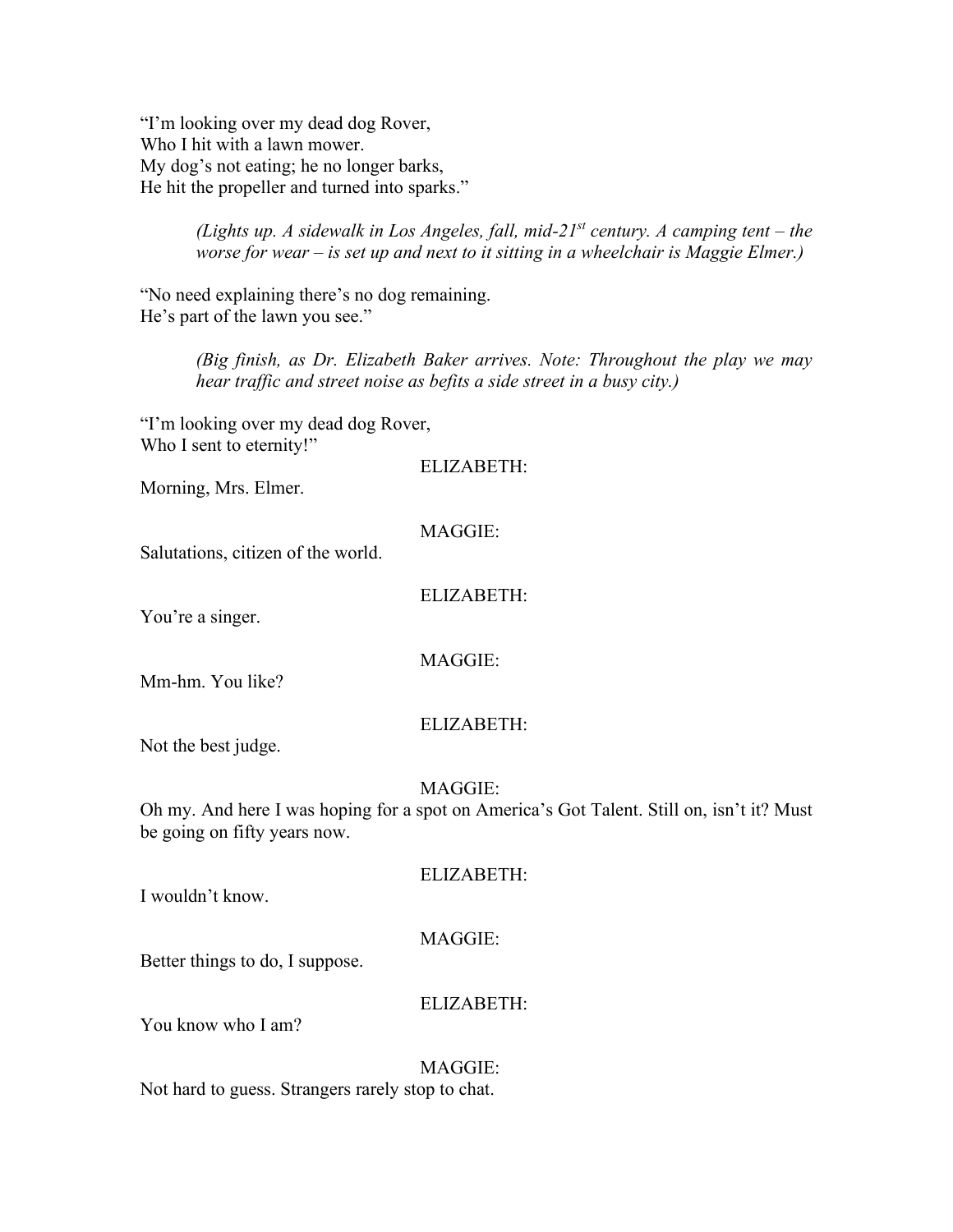You were visited by the Institute, recently, yes?

#### MAGGIE:

Oh yes.

*(Elizabeth consults a small tablet she's carrying.)*

#### ELIZABETH:

Doctor Papadopoulos.

MAGGIE: That's right, Doctor Papa. Wasn't crazy about the name.

#### ELIZABETH:

No?

#### MAGGIE:

Too many syllables. Can't trust anyone with that many syllables in his name. What's yours, by the way?

#### ELIZABETH:

Elizabeth Baker.

#### MAGGIE:

There you go. Feel better already. Grab a crate, Doc. You are a doctor, aren't you?

#### ELIZABETH:

I am.

#### MAGGIE:

Noble profession.

*(Elizabeth finds a crate to sit on.)*

#### ELIZABTH:

Besides Doctor Papadopoulos's name was there anything else you found problematic with our visit?

#### MAGGIE:

Besides the fact that you and your cohorts are shooting ducks in a pond?

#### ELIZABETH:

If you give us a chance, you'll find everyone at the institute—

#### MAGGIE: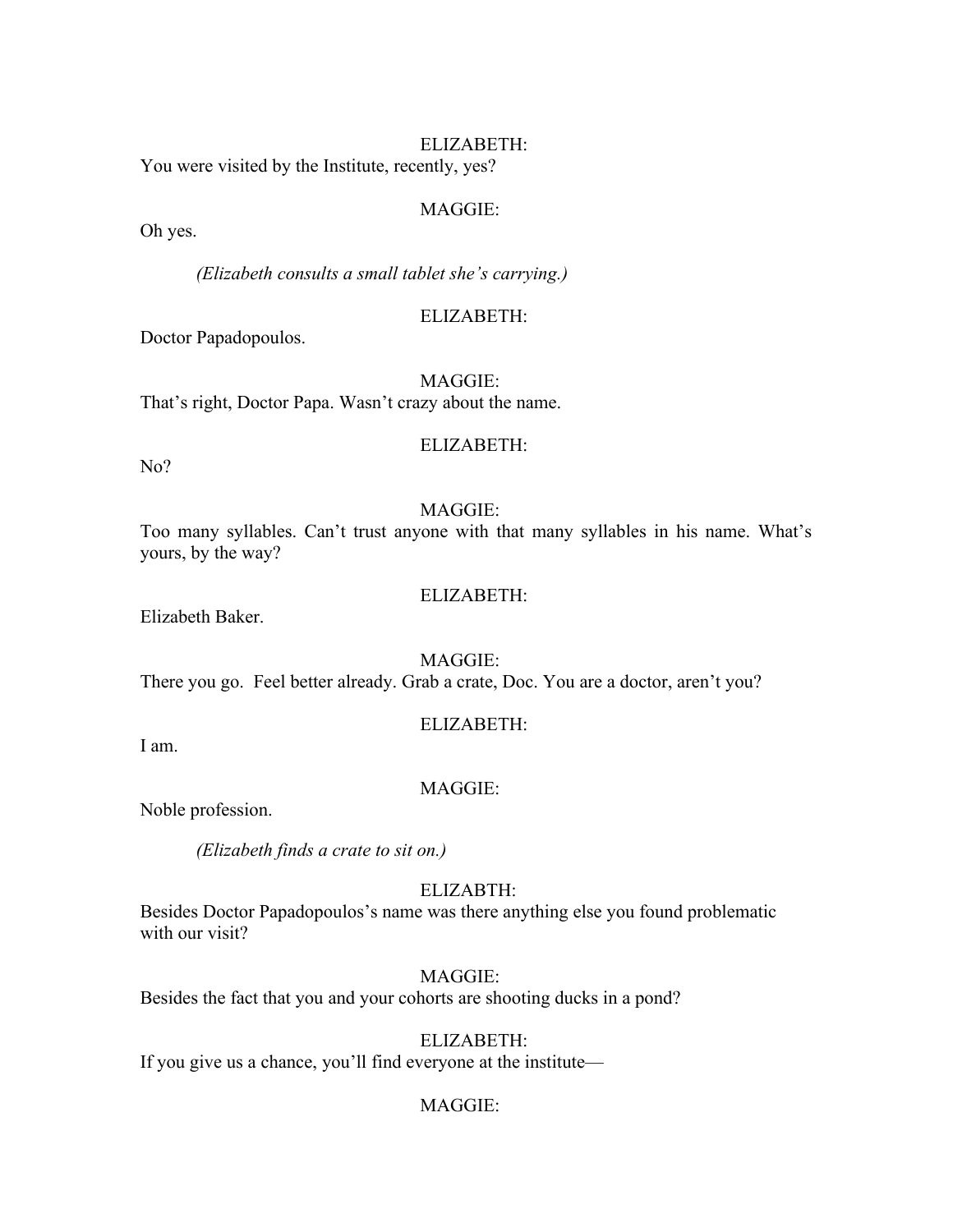Benign Departures. That's what you should call yourselves, instead of whatever it is. Make the place sound more fun, like an amusement park. This Memorial Day weekend join us for one of our spectacularly Benign Departures.

#### ELIZABETH:

Mrs. Elmer, you did agree to be interviewed, correct?

#### MAGGIE:

Of course. How else could I prove my point?

#### ELIZABETH:

Your point?

#### MAGGIE:

That I can pass your damn test.

ELIZABETH:

There's no test, you understand, we merely—

#### MAGGIE:

Evaluate. I've been told.

#### ELIZABETH:

And you wish to prove this point to whom?

#### MAGGIE:

Mostly to myself. Isn't that what your evaluation evaluates – if my quality of life is worth a damn? And if not--

#### ELIZABETH:

A little more complicated--

#### MAGGIE:

--curtains for me.

#### ELIZABETH:

At the end of the process we suggest a course of action which you may or may not choose to take. Along with a significant financial annuity set up for your beneficiaries.

#### MAGGIE:

How much?

#### ELIZABETH:

Hm?

MAGGIE: This 'significant annuity'. How much you folks pay out?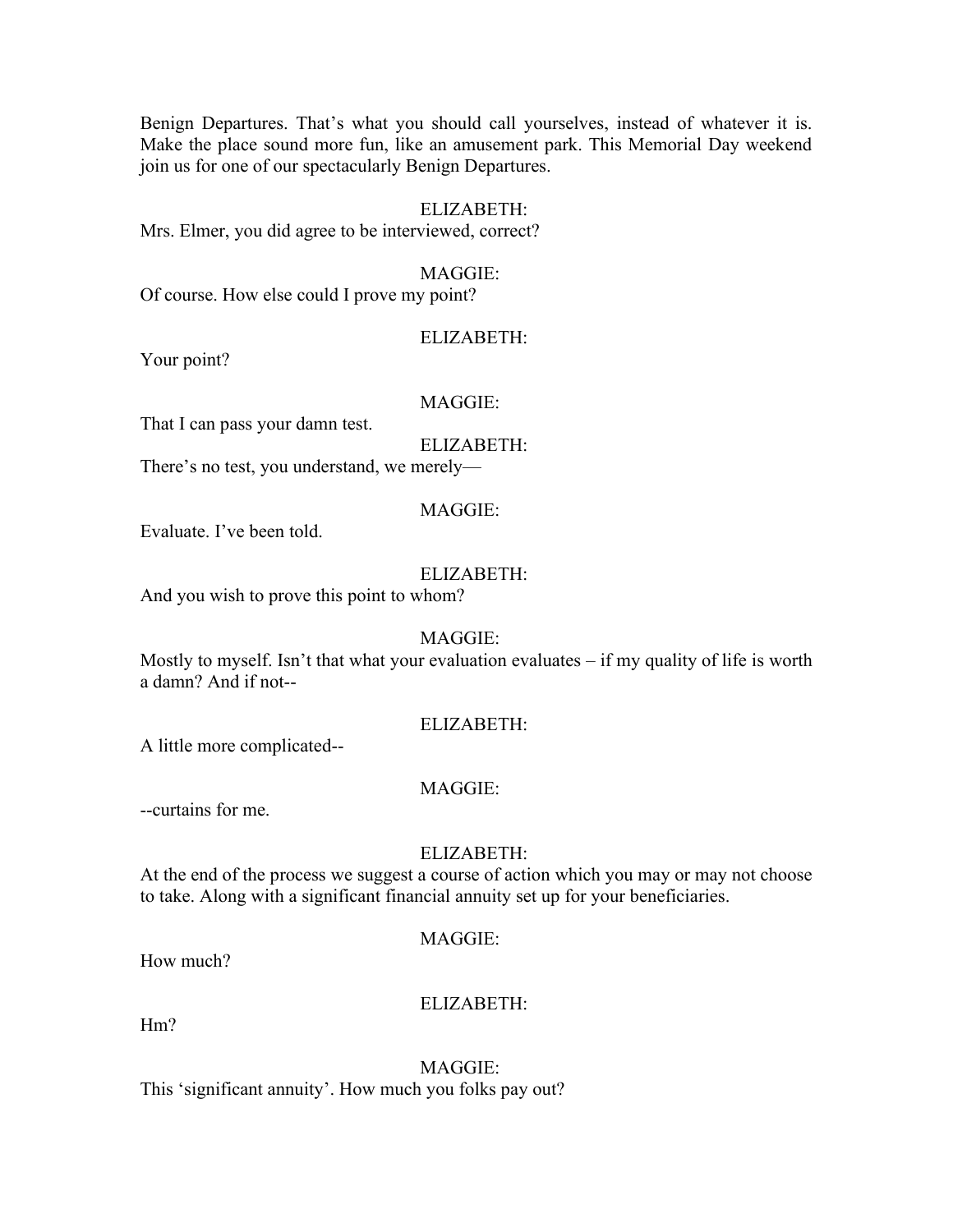It varies, of course. Lifetime limit could easily cover, say, a college education for a loved one.

#### MAGGIE:

Wowza! Lucky loved one. Is this *after* taxes?

*(A tense smile from Elizabeth.)*

#### ELIZABETH:

Mrs. Elmer, why did you end your last session?

*(Beat.)*

#### MAGGIE:

He wasn't giving me a chance.

#### ELIZABETH:

Doctor Papadopoulos?

#### MAGGIE:

I could see it in his eyes. His tone of voice. He made up his mind the moment he saw me. No point in even taking the *evaluation*. I'd already been evaluated, by sight.

#### ELIZABETH:

I'm sorry you felt that way.

#### MAGGIE:

Eh, we're all judged by our covers, we lions of longevity. We're used to it. And, if truth be known, not exactly at my best here. As you can see.

#### ELIZABETH:

Up to this point are you satisfied with me as your evaluator?

#### MAGGIE:

Could have worn something a little sexier, but so far so good.

#### ELIZABETH:

All right then. Let's get started, eh?

#### MAGGIE:

Eh. Yeah.

*(Elizabeth studies her screen.)*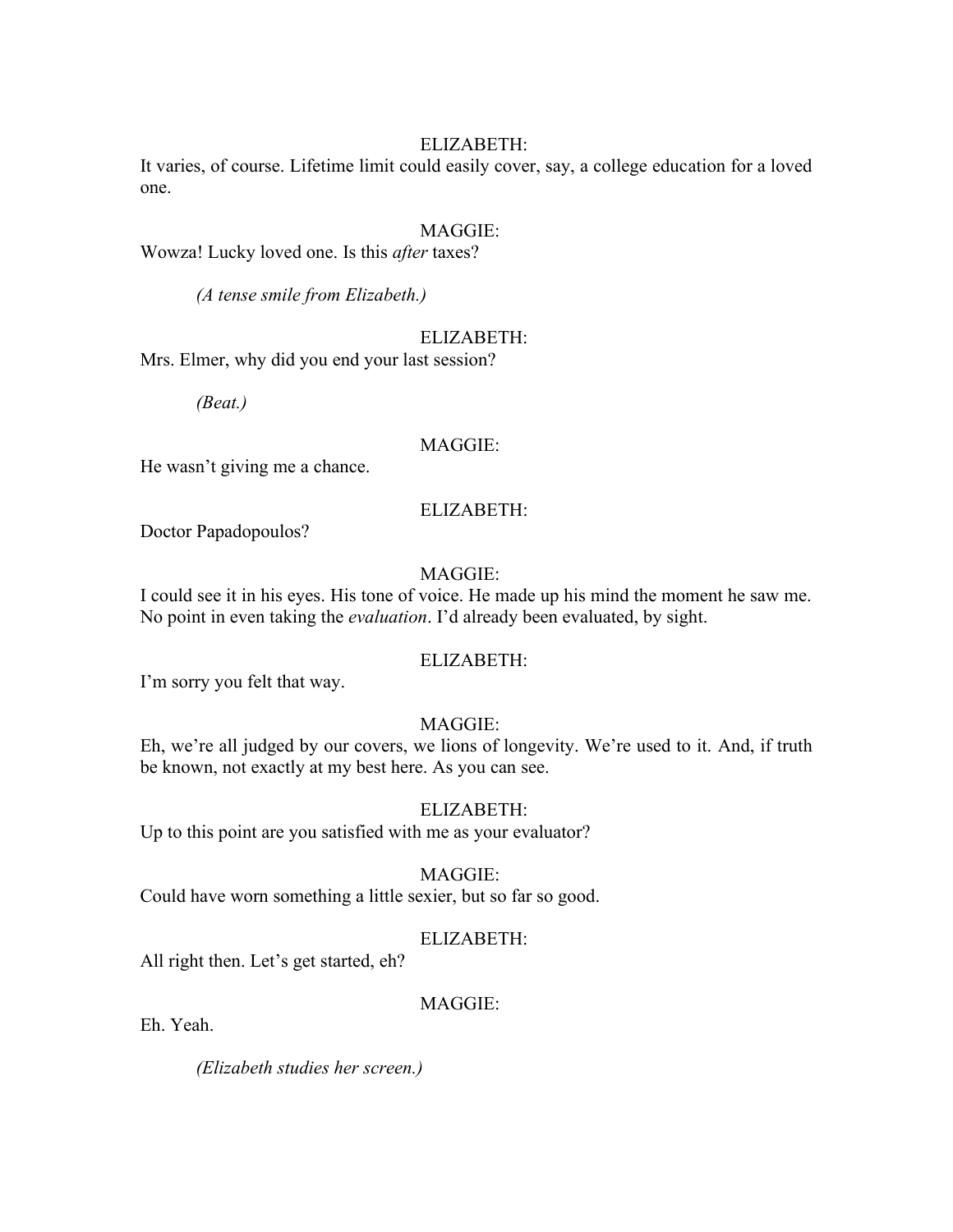Are you currently employable?

#### MAGGIE:

The diner put me out to pasture when I turned sixty-seven. Dropped one too many trays. Strike my chosen career off the list. That's a joke, by the way, 'chosen career'. I stumbled into the job. Stuck with it because...oh, you know, desperate times/desperate life. I don't know about any other work. Bet I'd do fine on the Supreme Court. Is there an opening? Have any of those geezers kicked off recently?

#### ELIZABETH:

Any *realistic* opportunities for employment. Anything on the horizon?

#### MAGGIE: *(Smiles at her.)*

Only one thing on my horizon, Liz, don't you know. *(Elizabeth types something.) Distant* horizon, I mean.

ELIZABETH: *(Still looking at her tablet.)* Have you been diagnosed with any sort of disease? Or diseases?

#### MAGGIE:

Of course – life. We're all terminal. Don't they teach you that at med school?

*(Beat. Elizabeth waits.)*

MS. Had it for years.

#### ELIZABETH:

That the reason for the wheelchair?

#### MAGGIE:

Well, I'm in and out. If I'm allowed my cocktail regimen, I'm good to go. Usually. They tend to be a little stingy with meds these days.

#### ELIZABETH:

*They*?

#### MAGGIE:

Your bosses -- the government, insurance companies, pharmacies, you know, *gatekeepers*. Couldn't help me with that, could you, Elizabeth? I have a list right here. Get me a year's supply, I'll take you out dancing tonight.

*(She pulls a worn list out of her pocket. Hands it to Elizabeth.)*

#### ELIZABETH:

I don't prescribe medications.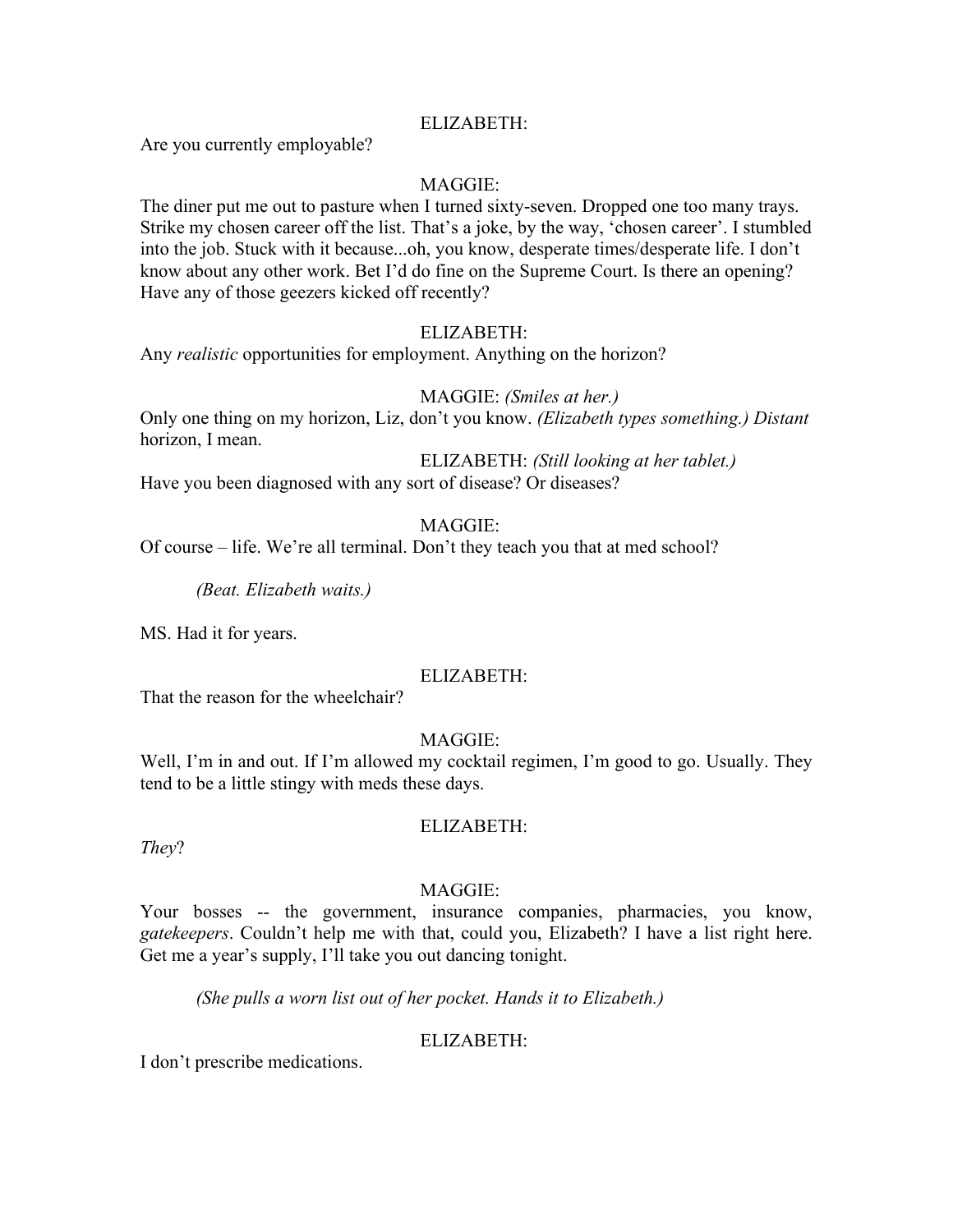I wasn't asking for a prescription. I couldn't afford the prescription. No, I'm talking about straight out theft. Could you manage that?

#### ELIZABETH:

No.

*(Elizabeth hands the list back.)*

MAGGIE: *(Amiably.)*

What a pussy. What else you got for me?

ELIZABETH: *(Staring at the screen.)* Husband deceased...you have a son. Any other close family members?

#### MAGGIE:

Who said he's close? He lives in Michigan. Frankly, even if he lived around the block wouldn't make much difference.

#### ELIZABETH:

Is your son not aware of your current condition?

#### MAGGIE:

He sent you here, didn't he?

ELIZABETH:

Then I assume he's unable to assist you in any way.

#### MAGGIE: *(Smiling.)*

Ipso facto.

ELIZABETH:

All right. Other relatives -- siblings, grandchildren?

#### MAGGIE:

No siblings. And you know I have a grandson. Must be somewhere in those files.

#### ELIZABETH:

It is.

MAGGIE: He's twelve now. *He*. Why all the boys, that's what I ask myself.

#### ELIZABETH:

Isn't there a daughter-in-law?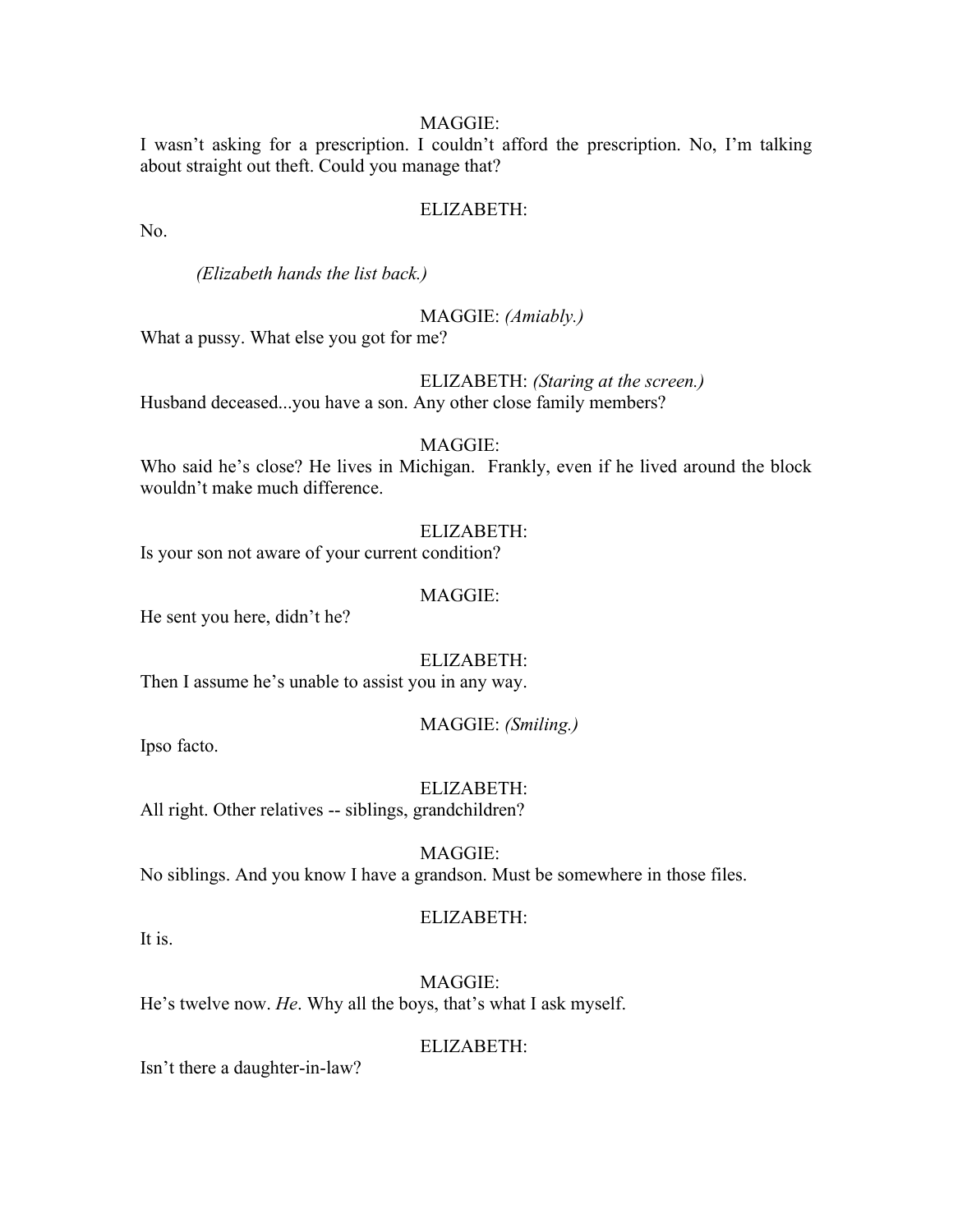Look up narcissistic cow in the dictionary and there she'll be. Webster has an entire page devoted to her. I could write a book.

#### ELIZABETH:

So...not close with the daughter-in-law.

MAGGIE: You're funny, Elizabeth. For an assassin. I like you.

#### ELIZABETH:

Mrs. Elmer—

#### MAGGIE:

Maggie.

#### ELIZABETH:

Maggie. My only job is to be your advocate. Your friend. I hope you appreciate that.

#### MAGGIE:

My friend, eh? I'll hold you to that, Lizzy.

#### ELIZABETH: *(Back to the tablet.)*

Would you say that you are currently, in any *meaningful* way, contributing to society?

MAGGIE: *(Looking around at her surroundings.)* Really? That's your question. Fucking hell.

ELIZABETH: *(Not sure how to respond.)*

I hope you're not feeling...

*(Maggie waits her out, then...)*

MAGGIE:

Go on. You hope I'm not feeling...? *(Elizabeth can't answer.)* I am...feeling. Just so you know. But in the future, I'll try to keep it to myself. If it'll help my score that is.

#### ELIZABETH:

There's no score, you know... Anyway, what do you think...about the meaningful contribution business?

MAGGIE: *(With a drawl.)*

It's a bad business, pardner. And you know damn well I don't cotton to it.

*(She fake spits. Elizabeth stares at her, checks her tablet, then...)*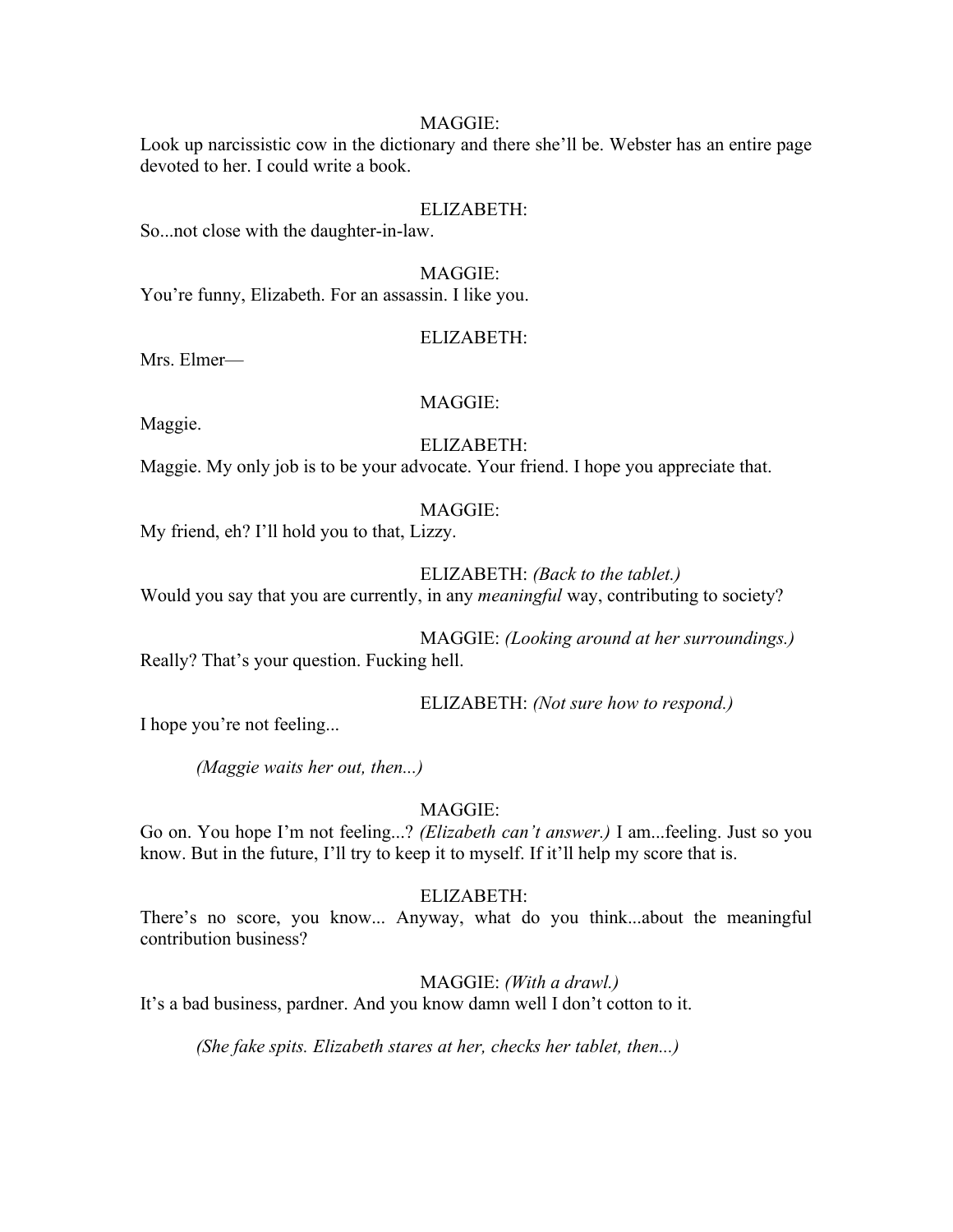#### ELIZABETH: *(Abruptly changing the tone.)*

Ah. Should have fun with this one. Name five things you've most loved doing throughout your life. Your five favorites. Go.

#### MAGGIE:

Wow. You're right there -- fun, fun. Let's see...sex. Really enjoyed sex. Not with Mr. Elmer, though.

#### ELIZABETH:

Okay. Number two?

#### MAGGIE:

Reading. Sitting off quietly by myself on an afternoon – when I could be by myself – and reading. Yeah, that's number two. Might even be at the top of the list.

#### ELIZABETH:

Three more.

#### MAGGIE:

Oh, Christ. Well, travel. Not that I did much. Never went to Europe or anything like that, but anyplace different was good for me. Oh, then there's gambling. Looooved those horses.

#### ELIZABETH:

That's four.

#### MAGGIE: *(Thinking hard.)*

Yeah, well...I really enjoyed – think this would come more easily -- not motherhood, not marriage, I'd say booze, but that led to this sorry-ass state of affairs... I really enjoyed...giving people shit. There. I was good at it, too.

#### ELIZABETH:

You still are.

#### MAGGIE:

Bet your sweet bippy.

#### ELIZABETH:

Now tell me, which of these activities do you *still* enjoy? Sex?

#### MAGGIE:

You getting ideas, girlie? *(Elizabeth just stares at her.)* Of course I don't still enjoy sex. How could I? Who would I enjoy it with?

#### ELIZABETH:

How about reading?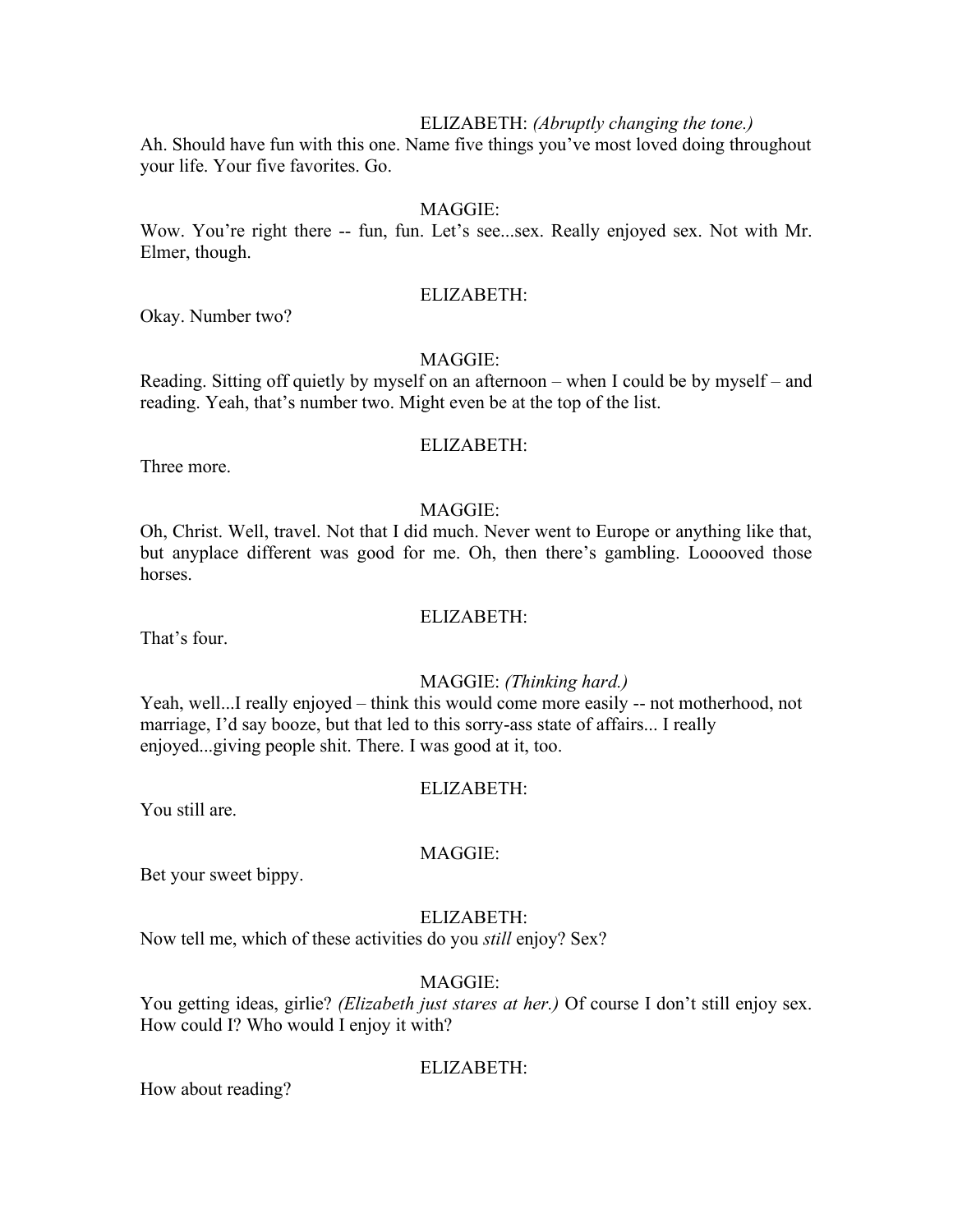With these eyes. Ha-ha.

#### ELIZABETH:

Okay... Travel?

#### MAGGIE:

Yeah, sometimes. Sometimes I'll wheel myself down to the 7-11, get myself a candy bar. Salvation Army serves dinner five times a week. I have a post office box -- still get a check once a month. A few days ago, I traveled to the emergency room. That was fun.

#### ELIZEBETH:

What happens to your belongings when you travel?

#### MAGGIE: *(Gesturing offstage.)*

Fella in the UPS store. Looks out for things while I'm on the road. Even brings me water occasionally, lets me use the rest room.

#### ELIZABETH

Nice of him.

#### MAGGIE:

Sure. His bosses would fire his ass if they ever found out. He says I remind him of his mother. Must have had a helluva childhood that's all I can say.

#### ELIZABETH

The police let you stay here.

#### MAGGIE:

A constant battle. The fuck were we talking about? Oh yeah, things I can't do any more. I'm broke, so no more horsies. What else did I say?

#### ELIZABETH:

Giving people shit.

#### MAGGIE:

Right. Sometimes. Still. With you today. I'd tickle your ivories anytime, Lizzy.

*(Elizabeth puts the tablet back in her purse.)*

Finished already?

#### ELIZABETH:

Not quite. *(A moment.)* Was it worth it? Would you say your life has been worth living?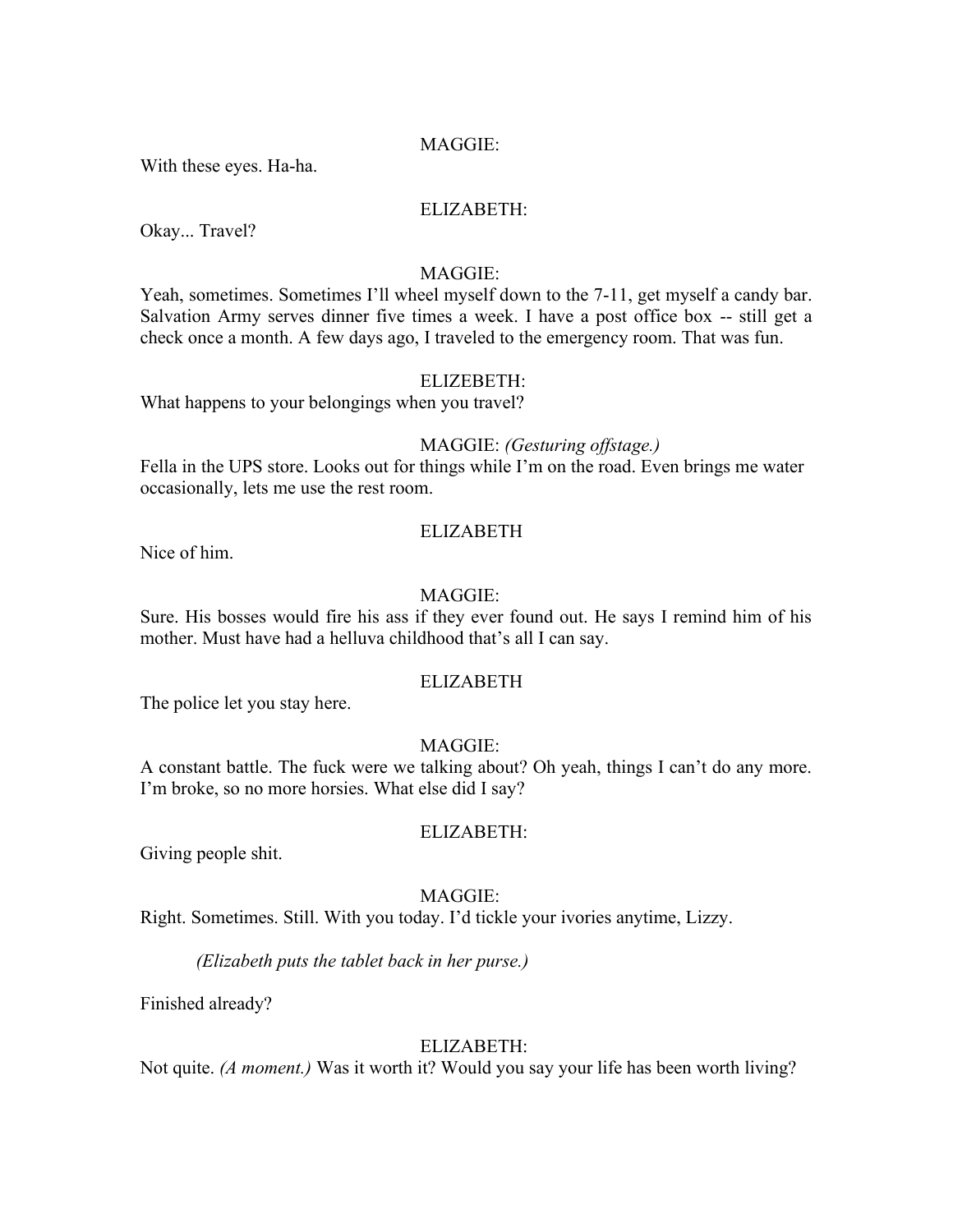#### MAGGIE: *(Answers quickly.)*

Of course. *(Then considers the question.)* Well, who knows. I'm of two minds about the whole business. Life worth living...more yes than no. What were my options, after all?

#### ELIZABETH:

What about present day? After our meeting, for example, when you are here tonight, getting ready for bed...will you think life still is, as you currently experience it, worth living?

*(Maggie hoists herself out of the wheelchair. As she speaks, she walks around her small campground.)*

#### MAGGIE: *(Chuckling at first.)*

'Getting ready for bed' -- good one, Lizzy. In my tent here I have a large pot to piss in. Literally. And the other. So, if I don't want to inhale my stink all night, I have to a find a dumping ground. Maybe that day I've procured a meal. Of a sort. Sleep isn't always what one might hope for. Got three or four sleeping bags piled up, but ain't nothing like a mattress. At night the junkies come out, and the whores. Of course, they're conducting business so what can you do -- everyone's got to eat. The worst are the drunks -- cause they got no good reason to be here. Except they're assholes. I've had 'em piss on my tent, steal my stuff, call me some very creative names – stinking sack of shit, stands out -- hell, two guys even sat right over there the other night and diddled each other. They were noisy about it, too. What else...? I have no money of my own. No ability to make any choices for myself. I can't even get proper medication, so most of the time I'm stuck in this motherfucking wheelchair. Is my life still worth living? I'm working on it. *All right*?

*(There's a pause. Elizabeth takes out a brochure.)*

Anyone ever pass this test?

#### ELIZABETH:

There is no—

#### MAGGIE:

Do you ever say to anyone at the end of your evaluation – hey, pal, looking good, turns out you got many happy years ahead of you, knock yourself out. Ever say anything like that?

#### ELIZABETH:

The possibility exists.

MAGGIE:

But have you?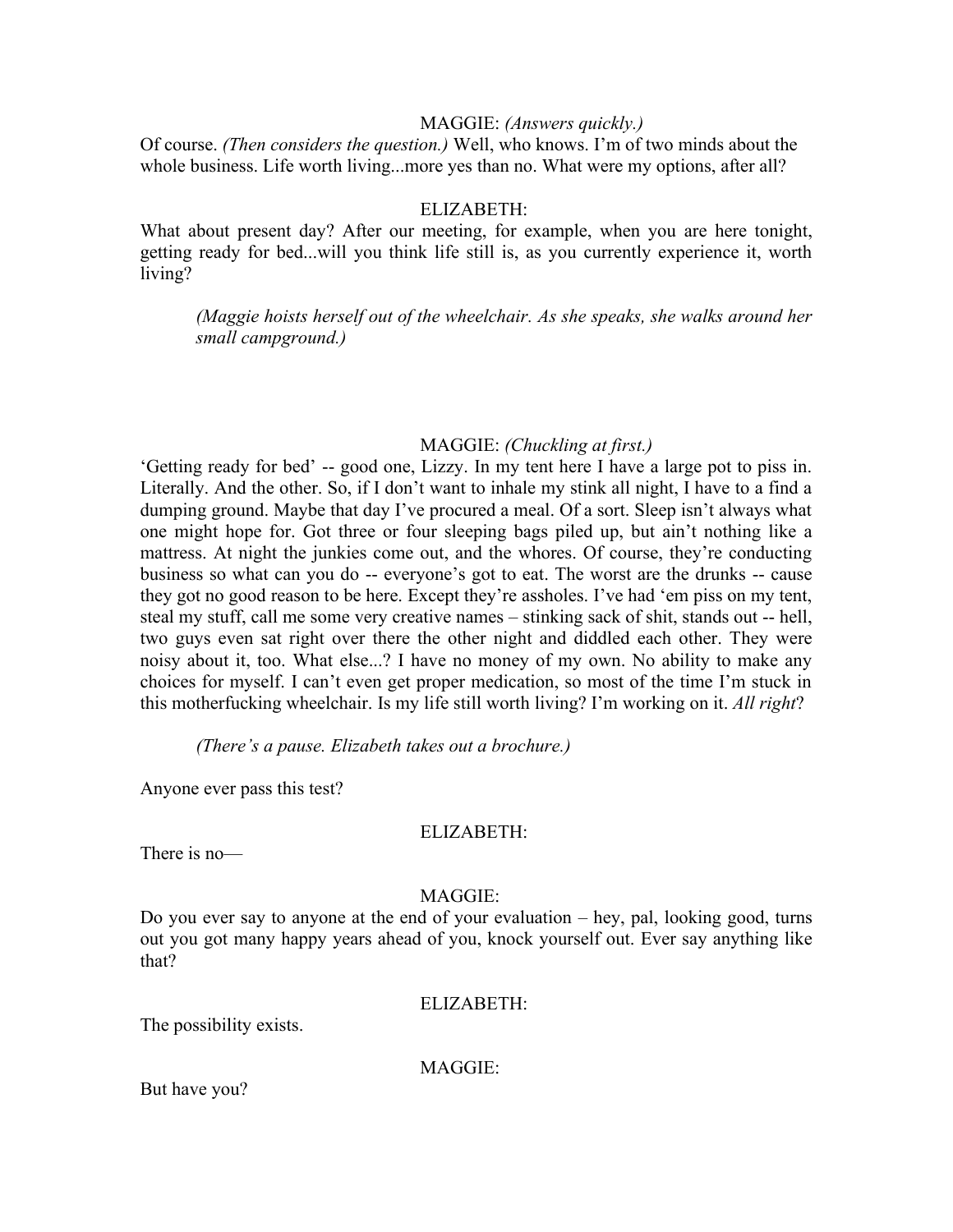*(No answer. Liz hands Maggie the brochure.)*

#### ELIZABETH:

You'll have our report in a week or so. In the meantime, read this over. Or have someone read it to you. Your UPS friend, perhaps. Instructions are quite easy for anyone who might be helping. We can also have a care assistant bring you to one of our facilities.

#### MAGGIE:

You? *(No answer.)* Thought so.

#### ELIZABETH:

Food and water.

#### MAGGIE:

Hm?

#### ELIZABETH:

If you decide. Before the injection, take plenty of food and water. Might get an upset tummy otherwise.

*(Maggie stares at her.)*

#### MAGGIE:

You really are funny, Liz. Out of curiosity, how many dead people have you been the 'advocate' for?

#### ELIZABETH:

I've only been with the institute a month.

#### MAGGIE:

Rookie season, huh?

#### ELIZABETH:

Something like that.

#### MAGGIE:

Probably need a little more time. *(Elizabeth stares at her.)* Assassins eventually develop a thick skin, I've been told.

#### ELIZABETH:

No one wants to kill.

MAGGIE:

If you say so.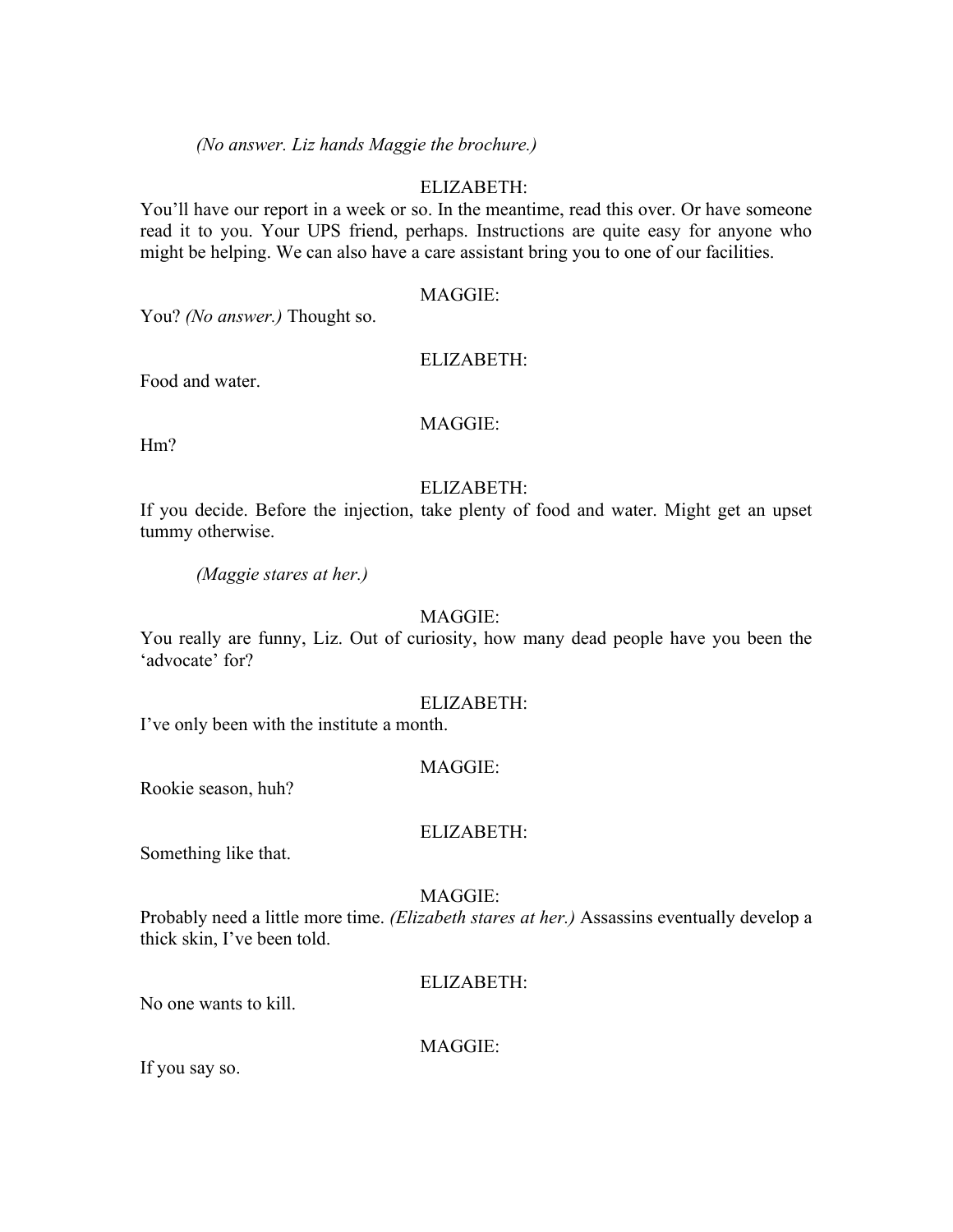Any other questions? Before I leave.

#### MAGGIE:

You know for a moment back there I deluded myself into thinking the advocate/friend might not just be a ploy. That you might have liked me enough to want to spend a part of your day with me.

#### ELIZABETH:

I do like you. However, I'm encouraged to keep a certain distance from our clients. An emotional distance.

#### MAGGIE:

Okay then, Lizzy girl, I do have a few questions. What if I'm afraid of needles, any option we go at this a different way -- say, guillotined, or perhaps a fast-acting poison placed discreetly in a bowl of soup?

#### ELIZABETH: *(Growing impatient.)*

What do you say we just—

#### MAGGIE:

Or smothered with a pillow like poor Desdemona.

#### ELIZABETH:

Maggie--

#### MAGGIE:

Here's another question  $-$  is this institute of yours anything like a car dealership? Is there a monthly 'leader' board, where the advocate who sends the most lost souls to an untimely demise wins a week in Hawaii? *(No answer.)* No answer? Not inclined to reveal--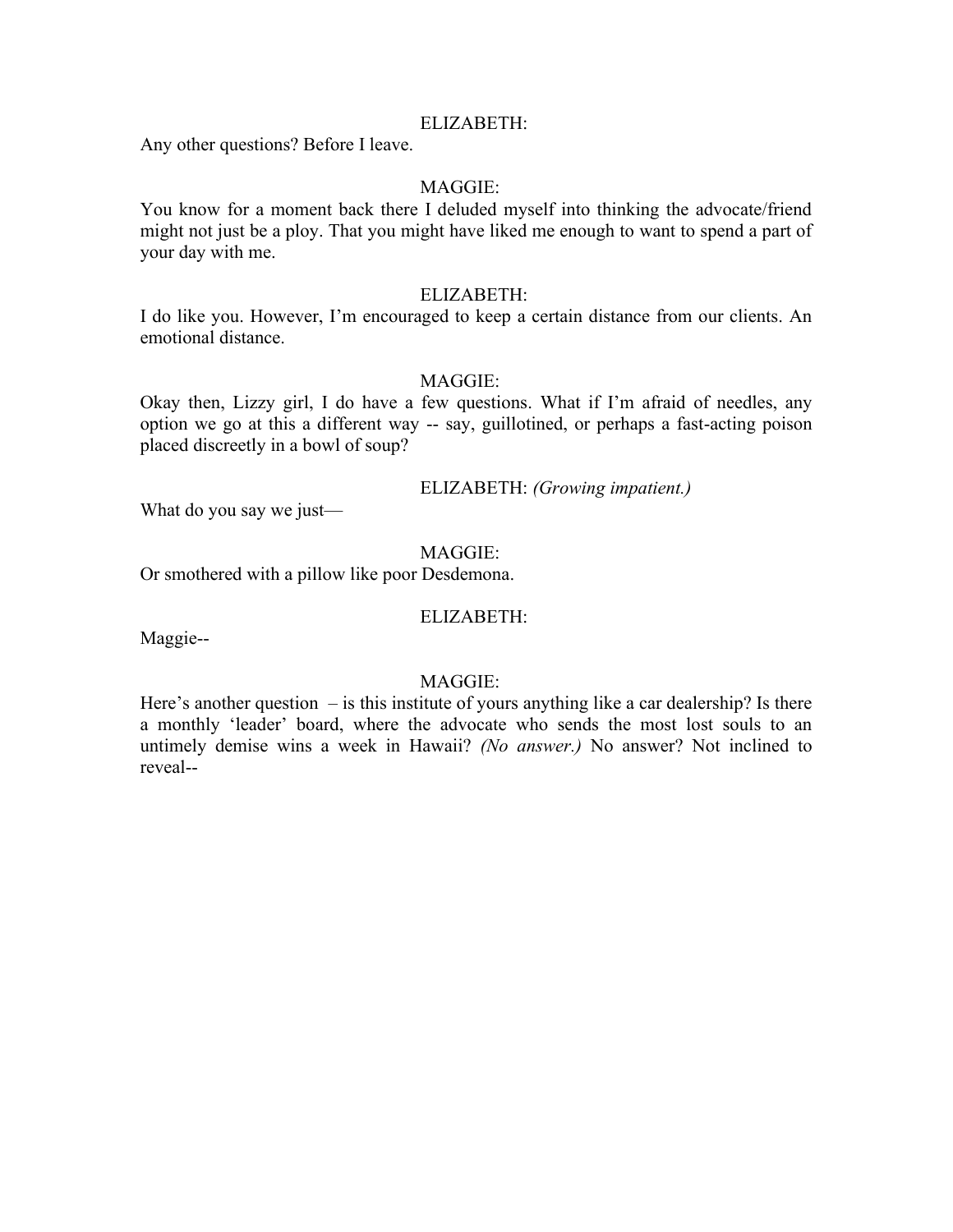#### ELIZABETH: *(She's had enough.)*

Fine, yes. If this is what you want to think, if you find some solace in believing that I work for an organization whose sole intent is to kill you off, then your choice. But I have to ask you then, why? Why did you agree to be interviewed in the first place? Why go through the charade if all you're going to do is mock the process? I'm sorry. I truly am sorry you're in this position. But you know what, you're not the only one. Life expectancy in this country is astronomically higher than it was even twenty-five years ago. In the 1950s there were a hundred and fifty million people living in North America, a century later, over half a billion. That's not a joke. How many destitute people can a society sustain? The institute is asking hard questions, I know, but doesn't someone have to ask them? Before we drown ourselves as a species. If we haven't already. Life is not a movie; there's no such thing as a long, beautiful death. There's a void, Maggie. You're facing it now. In my own way I'll face it someday, my husband, my friends, everyone at the institute, probably much sooner than we all think. You can deceive yourself in whatever clever, creative ways you choose -- and you're pretty good at it, I'll give you that -- but none of that changes the fact that for the vast, vast majority of us, life is a great disappointment that inevitably ends in catastrophe.

#### MAGGIE:

Huh. All this time I figured you folks for run amuck bureaucrats – didn't realize I was joining the nihilists of America club.

#### ELIZABETH:

Maggie...

#### MAGGIE:

Health and Human Services, wow, what gall.

#### ELIZABETH:

Listen to me.

MAGGIE:

Did you ever stop to think what's on that symbol of yours?

#### ELIZABETH:

Symbol?

*(Maggie points at the brochure.)*

MAGGIE: The seal. It's all over your stationary. You know what that symbol represents?

#### ELIZABETH:

No.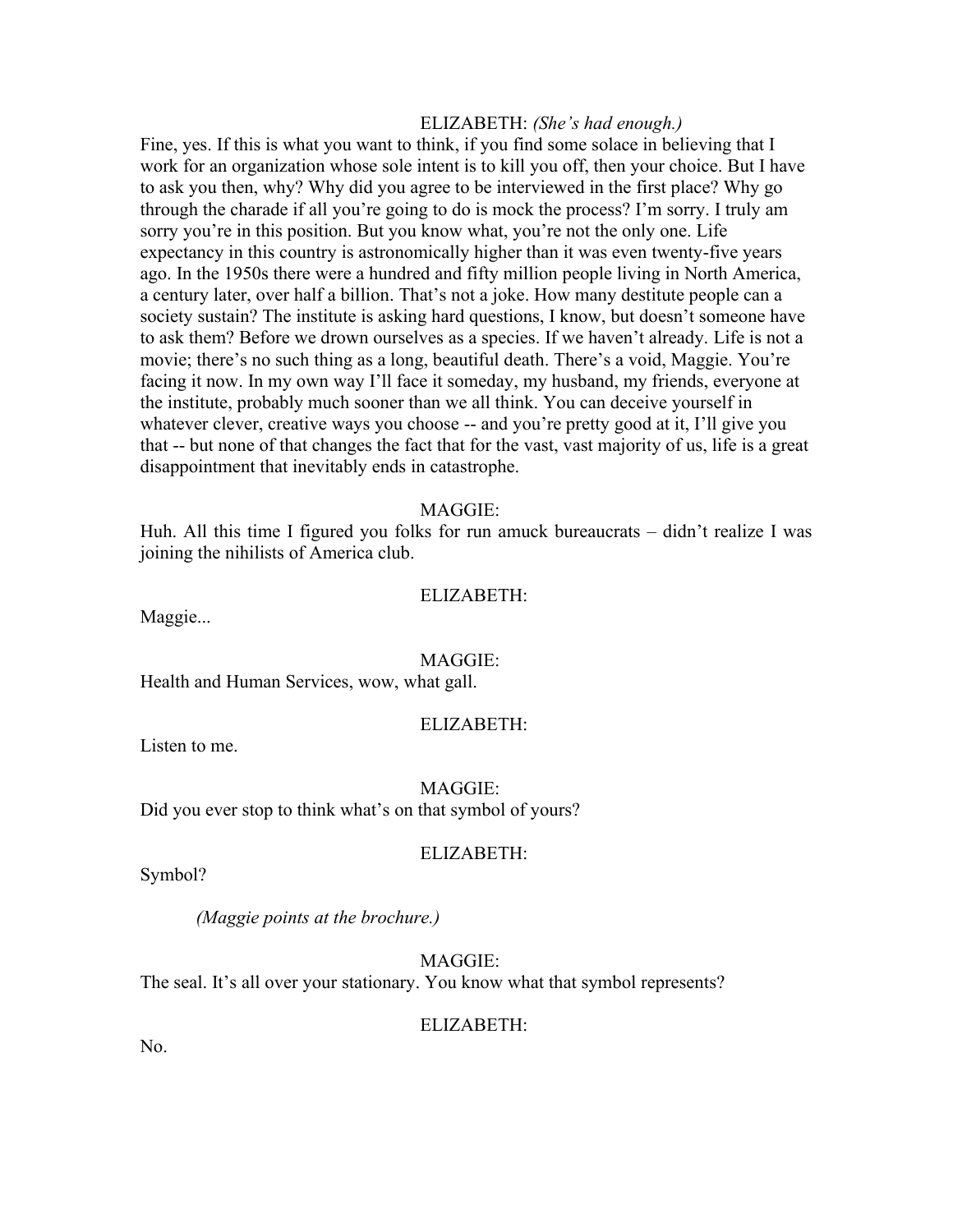Wings of an eagle protecting the people. Let the irony of that one sink in for a minute.

#### ELIZABETH:

I'm being straight with you here.

#### MAGGIE:

Sure you are. Save your breath for your other clients 'facing the void', Missy. Me, I'd rather live in misery.

*(Maggie hands her back the brochure. Beat.)*

#### ELIZABETH:

Your choice.

*(Elizabeth puts away the brochure. She starts to leave.)*

#### MAGGIE:

What'd you do before becoming assassin, Liz?

#### ELIZABETH:

Does it matter? *(Maggie waits.*) I was a pediatrician.

MAGGIE: *(Genuinely surprised.)* Ha. Wow. Went to the other end of the spectrum there, didn't you?

#### ELIZABETH:

If you'd like to think that...

#### MAGGIE:

Must've been hard leaving the kiddies, though.

ELIZABETH: My practice wasn't as lucrative as you might imagine. And there were other factors.

Do tell.

#### MAGGIE:

ELIZABETH:

Personal factors. Things I'd rather not talk about, if you don't mind.

#### MAGGIE:

Your personal catastrophe.

ELIZABETH:

Something like that, yes.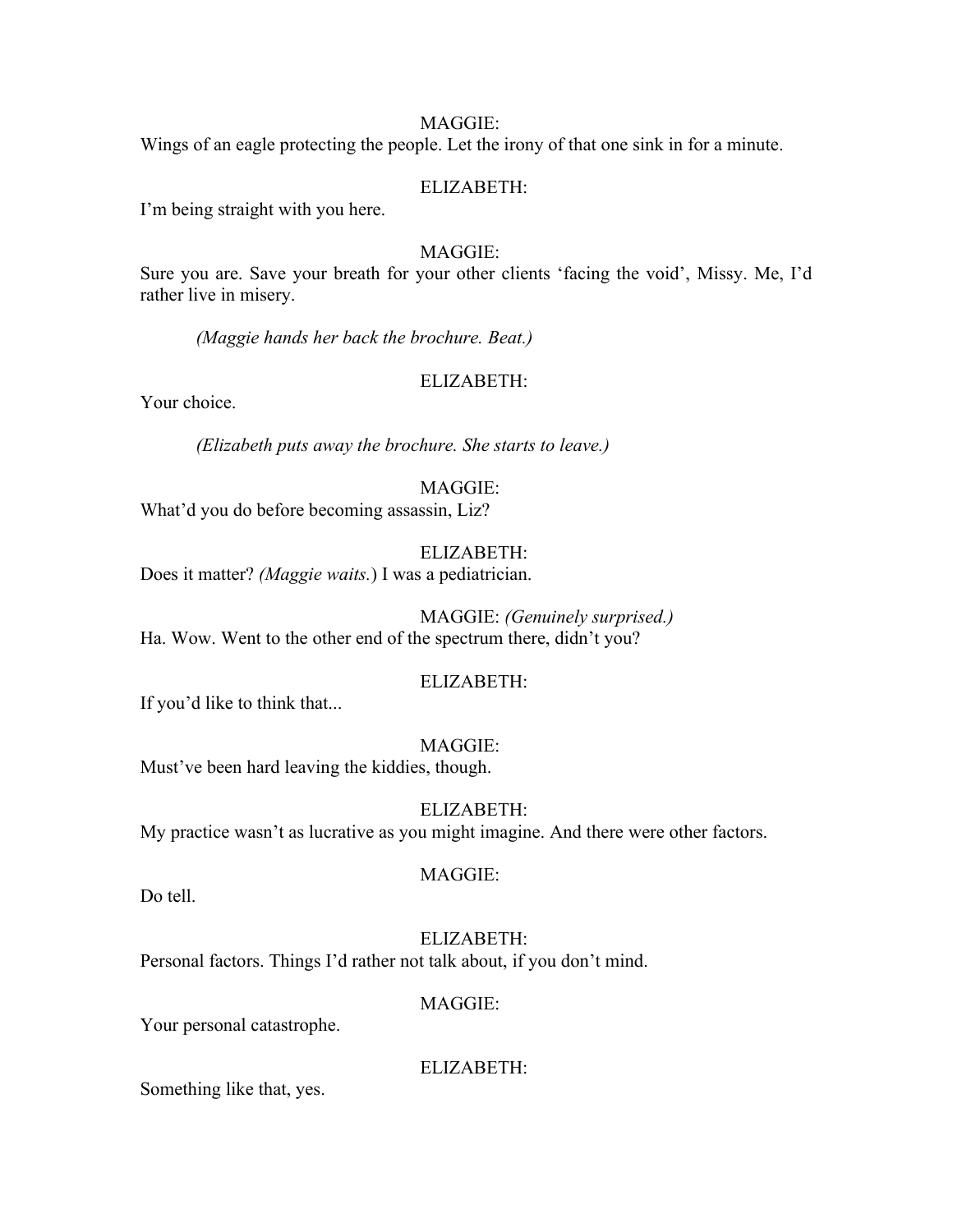Someone die? *(No answer.)* Come on, I'm not angry with you anymore. It'll be our secret – taken to the grave.

#### ELIZABETH:

Why are you so interested?

#### MAGGIE:

Because, if it isn't already obvious, I have no-fucking-one-else to talk to.

*(Beat.)*

#### ELIZABETH: *(Trying to maintain her composure.)*

A three-year-old. She'd been hospitalized. Her doctor was away for the weekend, I agreed to do his rounds. It was a Sunday, busy day, lot of patients to check on. She'd been diagnosed with gastroenteritis –treated with fluids. I checked on her, concurred with the diagnosis and treatment, moved on. Turned out she had meningitis. Died the next day.

#### MAGGIE:

#### ELIZABETH:

She was worried about her bear.

#### MAGGIE:

H<sub>m</sub>?

Sorry.

#### ELIZABETH:

Stuffed animal, a bear. Said he wasn't feeling well, asked me to...

*(Elizabeth can't go on. Maggie waits.)*

#### MAGGIE:

You were charged, or...?

#### ELIZABETH:

Never went to trial. Hospital lawyers, you know.

#### MAGGIE:

Right. What does the hubby say?

#### ELIZABETH:

Same as everyone else, not my fault.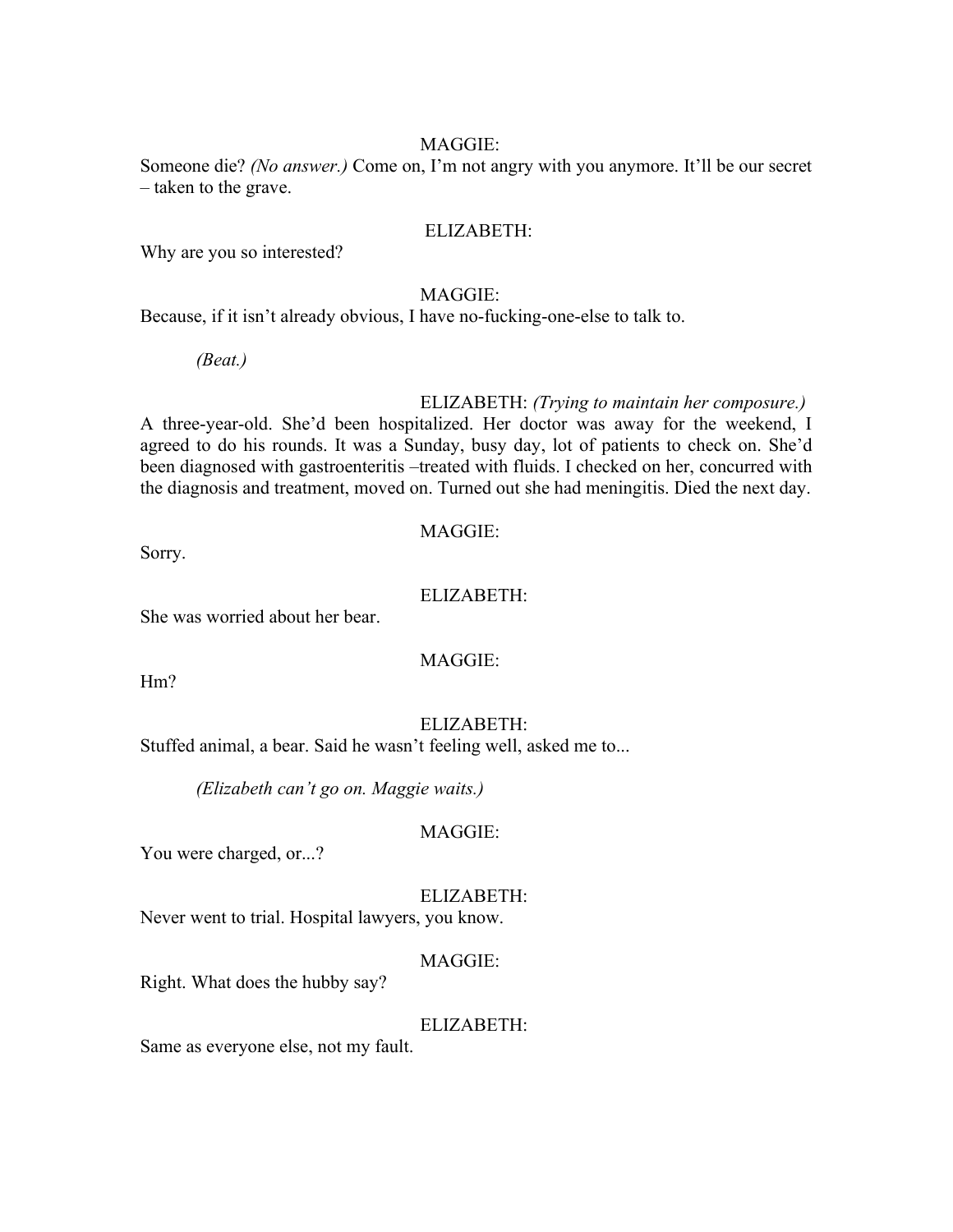Doesn't help?

#### ELIZABETH:

No.

#### MAGGIE:

Been a while, yes? Time heals wounds...

#### ELIZABETH:

Not all of them.

*(Beat. Maggie digs through her belongings. Eventually she pulls out a pint bottle of whiskey. Holds the bottle out to Elizabeth.)*

#### MAGGIE:

Help yourself. Pass it on when you're done.

*(Elizabeth considers, then takes a long swallow; hands Maggie the bottle.)*

#### ELIZABETH:

Thanks.

#### MAGGIE: *(She drinks.)*

Ahhh -- what I've been missing all day. *(Holds the bottle back to Elizabeth.*) Have as much as you like, Liz. I have a source. If my balance wasn't for shit, I'd be selfmedicating morning, noon, and night.

*(Elizabeth caps the bottle and puts it away.)*

#### ELIZABETH:

Plenty for me. You, too, I imagine.

#### MAGGIE:

Party pooper.

*(Beat.)*

#### ELIZABETH:

I'm sorry...what I said to you before, about life ending in catastrophe, that was cruel, and unnecessary, obviously. And not even true.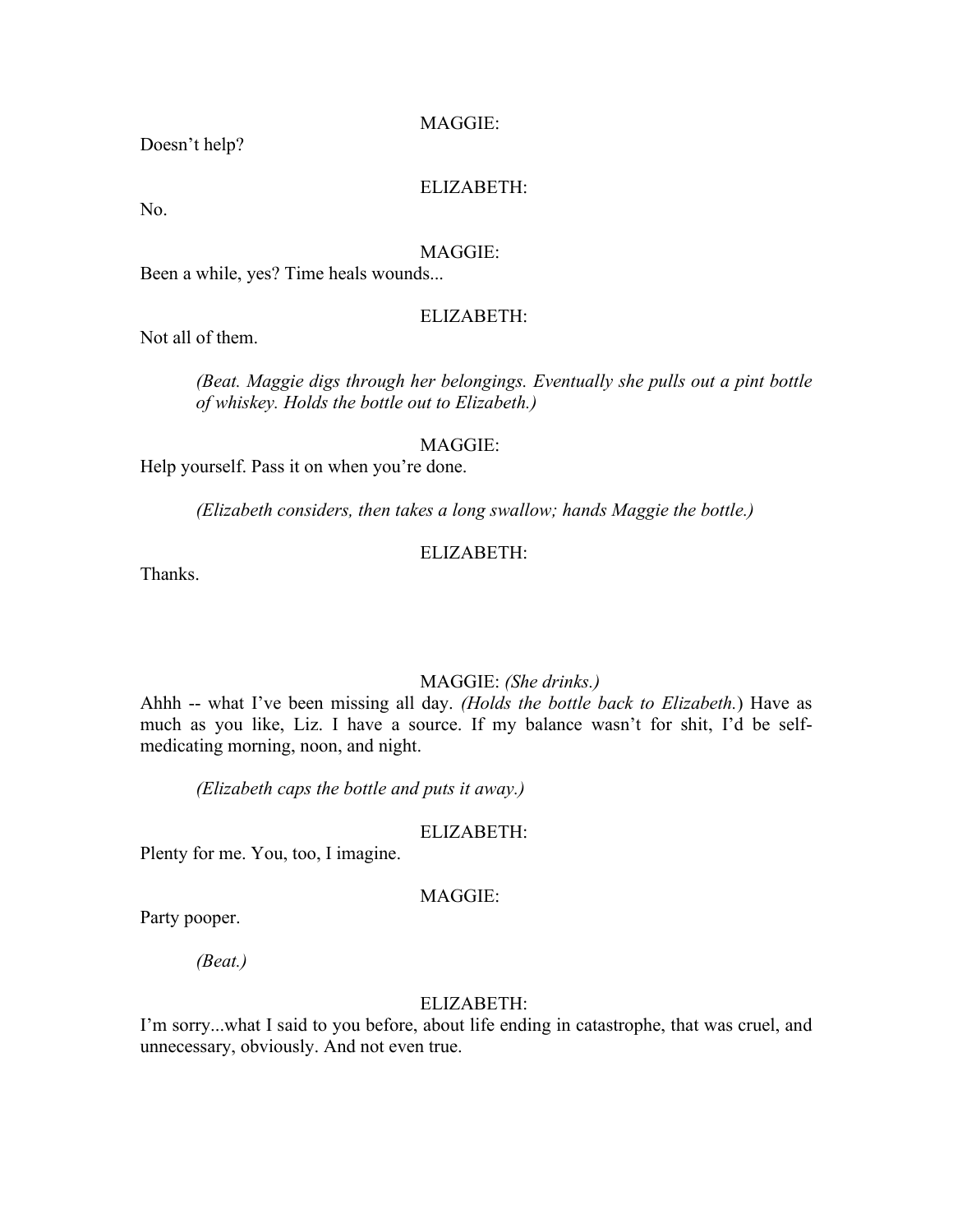Partially true. Take a look around.

#### ELIZABETH:

Partially maybe. Listen...I have an acquaintance, pharmaceutical rep. I can most likely get you a supply, not for long, but a supply of what was on your list. Maybe last you a few months, if you'd like.

#### MAGGIE:

*Like*? You'd be my superhero, Liz.

#### ELIZABETH:

Then once we're done, we'll be done. There won't be another source. At least not from me.

#### MAGGIE:

You know what they say about beggars.

#### ELIZABETH:

All right. Hopefully, in the next few days we'll have something for you.

*(Elizabeth again starts to leave.)*

#### MAGGIE:

Hey. *(Elizabeth stops.)* Why are you helping me?

#### ELIZABETH:

I told you why. Because I like you.

MAGGIE: Mickey Mouse Club – circa 1950s. "Why...because I like you!"

#### ELIZABETH:

About a century before my time.

#### MAGGIE:

When they tell us life was simple.

*(Elizabeth nods and walks off. Maggie, humming, returns to her wheelchair. Sits. A long moment, then...)*

MAGGIE: *(Softly singing.)*

"Who I sent to eter-ni-ty."

*(Blackout. End of play.)*